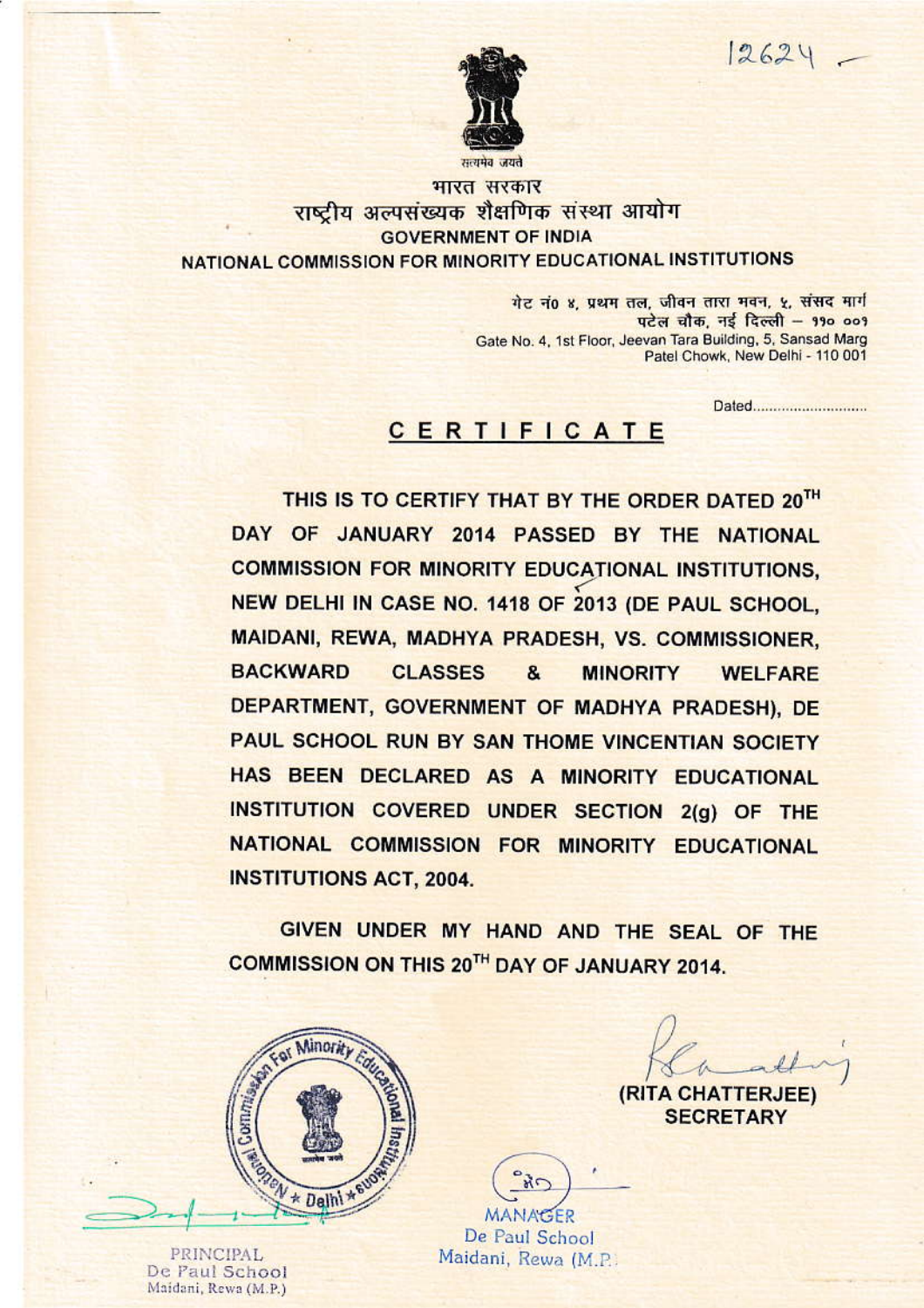## **BY REGISTERED POST**



## भारत सरकार राष्टीय अल्पसंख्यक शैक्षणिक संस्था आयोग **GOVERNMENT OF INDIA** NATIONAL COMMISSION FOR MINORITY EDUCATIONAL INSTITUTIONS

गेट नं० ४, प्रथम तल, जीवन तारा भवन, ५ संसद मार्ग पटेल चौक, नई दिल्ली - ११० ००१

Gate No. 4, 1st Floor, Jeevan Tara Building, 5 Sansad Marg Patel Chowk, New Delhi - 110 001

7<sup>th</sup> February, 2014

To

Fr. Michael Kareekunnel, Secretary, Santhome Vincentian Society, Vincentian Ashram. Padre. Rewa. Madhya Pradesh - 486 001

F. NO. 1418 OF 2013 12624

Sir,

Please refer to your letter dated 26.04.2013, forwarding therewith application in the prescribed format for obtaining the certification of minority status for your school.

The Commission vide its Order dated the 20.01.2014 has decided to issue the Minority Status Certificate to De Paul School, Maidani, Rewa, Madhya Pradesh. Please find enclosed herewith the Minority Status Certificate dated the January 20, 2014 in original, in respect of the said school.

Please acknowledge receipt.

Enc: As above

PRINCIPAL De Paul School Maidani, Rewa (M.P.)

MANAGER De Paul School Maidani, Rewa (M.P.) Yours faithfully,

(Rita Chatterjee **Secretary**